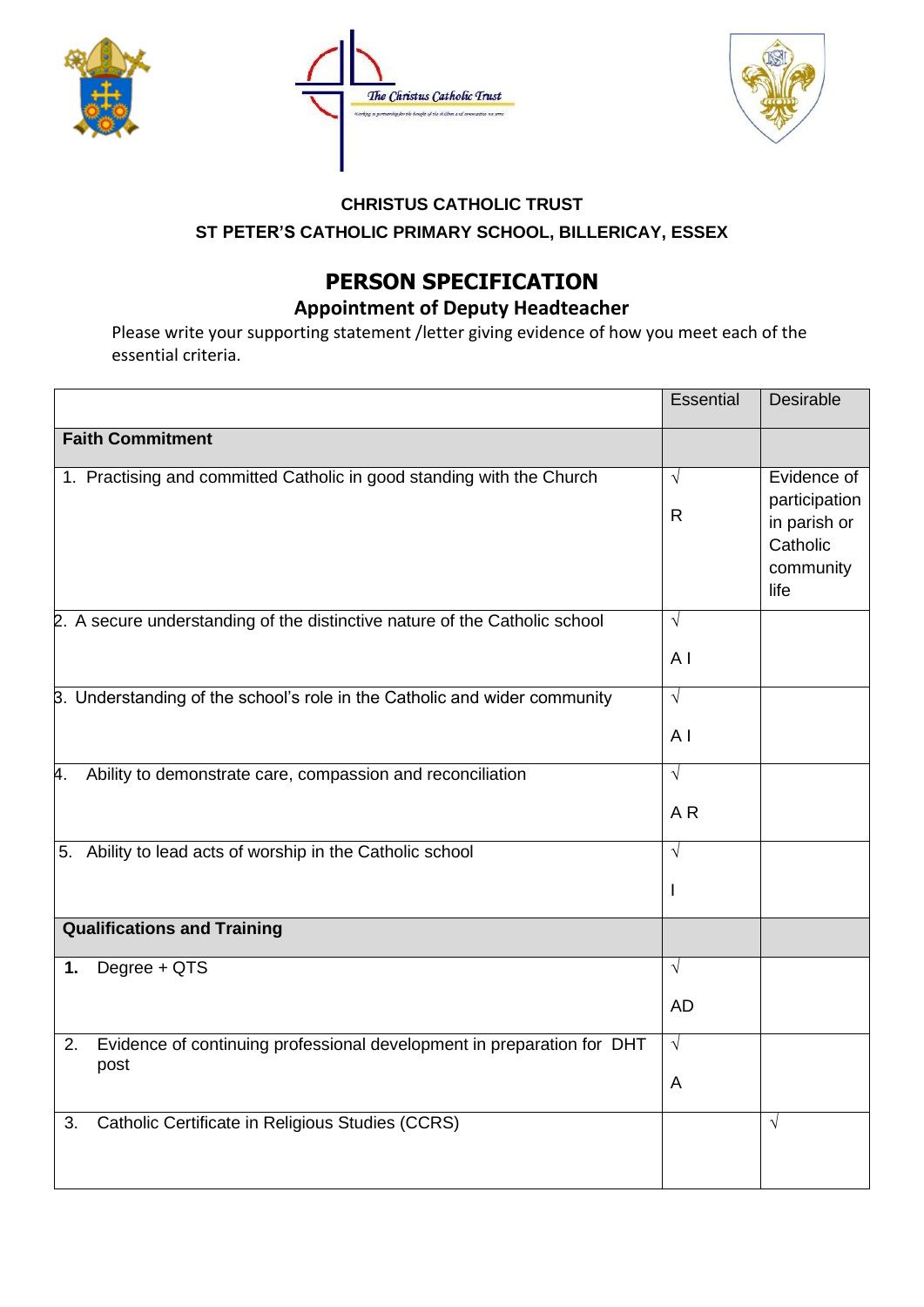| 4.  | Willingness to undertake CCRS within 2 years of appointment                                                        | $\sqrt{ }$     |            |
|-----|--------------------------------------------------------------------------------------------------------------------|----------------|------------|
|     |                                                                                                                    | A <sub>1</sub> |            |
|     |                                                                                                                    |                |            |
|     | <b>Experience</b>                                                                                                  |                |            |
| 5.  | At least 5 years teaching experience                                                                               | $\sqrt{ }$     |            |
|     |                                                                                                                    | <b>ARI</b>     |            |
|     |                                                                                                                    |                |            |
| 6.  | A record of successful teaching                                                                                    | $\sqrt{ }$     |            |
|     |                                                                                                                    | <b>ARI</b>     |            |
| 7.  | Experience of teaching more than one key stage                                                                     | $\sqrt{ }$     |            |
|     |                                                                                                                    | <b>ARI</b>     |            |
|     |                                                                                                                    |                |            |
| 8.  | Experience of effecting change in teaching, learning or curriculum<br>either at class, phase or whole school level | $\sqrt{ }$     |            |
|     |                                                                                                                    | <b>ARI</b>     |            |
| 9.  | Experience of leadership and management roles within a primary<br>school;                                          | $\sqrt{ }$     |            |
|     |                                                                                                                    | <b>ARI</b>     |            |
| 10. | Involvement in school self-evaluation and development planning                                                     |                | $\sqrt{ }$ |
|     |                                                                                                                    |                |            |
| 11. | Demonstrable experience of successful line management and staff                                                    | $\sqrt{ }$     |            |
|     | development                                                                                                        | <b>ARI</b>     |            |
|     | <b>Professional Knowledge and Understanding</b>                                                                    |                |            |
|     |                                                                                                                    |                |            |
| 12. | Understanding of high-quality teaching, and the ability to model this for                                          | $\sqrt{}$      |            |
|     | others and support others to improve                                                                               | Al             |            |
| 13. | Understanding of school finances and financial management                                                          |                | V          |
|     |                                                                                                                    |                |            |
|     |                                                                                                                    |                | ı          |
|     | Promoting the welfare of children                                                                                  |                |            |
| 14. | A good understanding of up to date policy and practice with regard to                                              | $\sqrt{ }$     |            |
|     | Safeguarding                                                                                                       | I              |            |
|     |                                                                                                                    |                |            |
| 15. | A working understanding of the Designated Safeguarding Lead and a<br>willingness to undertake this training.       | $\sqrt{ }$     |            |
| 16. | A good understanding of wellbeing and child mental health issues                                                   |                | $\sqrt{ }$ |
|     | <b>Professional Skills and Abilities</b>                                                                           |                |            |
|     |                                                                                                                    |                |            |